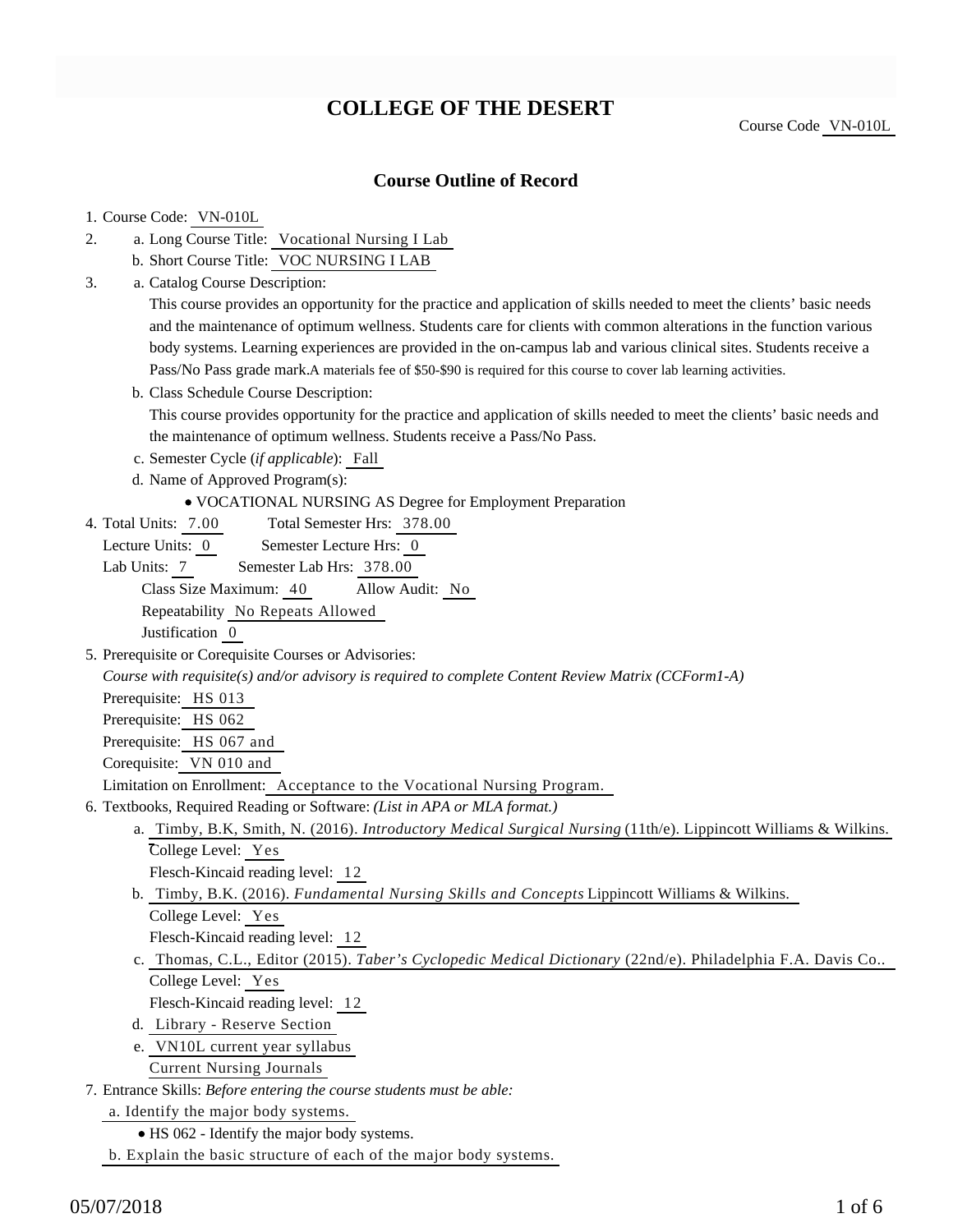HS 062 - Explain the basic structure of each of the major body systems.

c. Explain the basic function of each of the major body systems.

HS 062 - Explain the basic function of each of the major body systems.

d. List the most common disease conditions affecting each of the major body systems.

HS 062 - List the most common disease conditions affecting each of the major body systems.

e. Identify the cause(s) of the most common disease condition.

HS 062 - Identify the cause(s) of the most common disease condition.

f. Use key terms appropriately.

• HS 062 - Use key terms appropriately.

g. Draw and label parts of the human body from all systems.

HS 062 - Draw and label parts of the human body from all systems.

h. Identify the functions, sources, requirements and interrelationships of food nutrients.

HS 013 - Identify major nutrients, their sources and functions in the body.

i. Identify the principles of selection, preparation and storage of food retention of nutri-life and aesthetic properties.

HS 013 - Identify the principles of selection, preparation and storage of food retention of nutri-life and aesthetic properties.

j. Identify the public and private consumer protection agencies on the federal, state and local levels.

HS 013 - Identify the public and private consumer protection agencies on the federal, state and local levels.

k. Trace the digestion, absorption and metabolism of the nutrients.

HS 013 - Trace the digestion, absorption and metabolism of the nutrients.

l. Identify and plan diets meeting the needs of an individual at any stage of the life cycle and physical condition.

HS 013 - Identify and plan diets meeting the needs of an individual at any stage of the life cycle and physical condition.

m. Explain changes in eating patterns as a result of becoming aware of understanding the importance of nutrition to the health and well-being of the individual.

HS 013 - Explain changes in eating patterns as a result of becoming aware of understanding the importance of nutrition to the health and well-being of the individual.

n. Perform basic mathematical computations that involve Arabic numbers, Roman numerals, fractions, and decimals

HS 067 - Perform basic mathematical computations that involve Arabic numbers, Roman numerals, fractions, and decimals

o. Describe the basic systems of measurement used to calculate dosages

HS 067 - Describe the basic systems of measurement used to calculate dosages

p. Recognize and select the proper equipment for medication administration

HS 067 - Recognize and select the proper equipment for medication administration

q. Interpret the notation for dosage, route, and frequency of drugs

HS 067 - Interpret the notation for dosage, route, and frequency of drugs

r. Recognize and interpret drug labels

HS 067 - Recognize and interpret drug labels

s. Utilize basic formulae to calculate med dosages for oral and parenteral needs

HS 067 - Utilize basic formulae to calculate med dosages for oral and parenteral needs

t. Calculate dosages for the pediatric client

HS 067 - Calculate dosages for the pediatric client

u. Chart procedures as they relate to clients' responses both prior and post medication administration

HS 067 - Chart procedures as they relate to clients' responses both prior and post medication administration

### **Corequisite skills:**

v. Explain the purpose of the client assessment.

VN 010 - Explain the purpose of the client assessment.

w. Describe data that should be collected regarding the physical, emotional, spiritual and socio-cultural needs of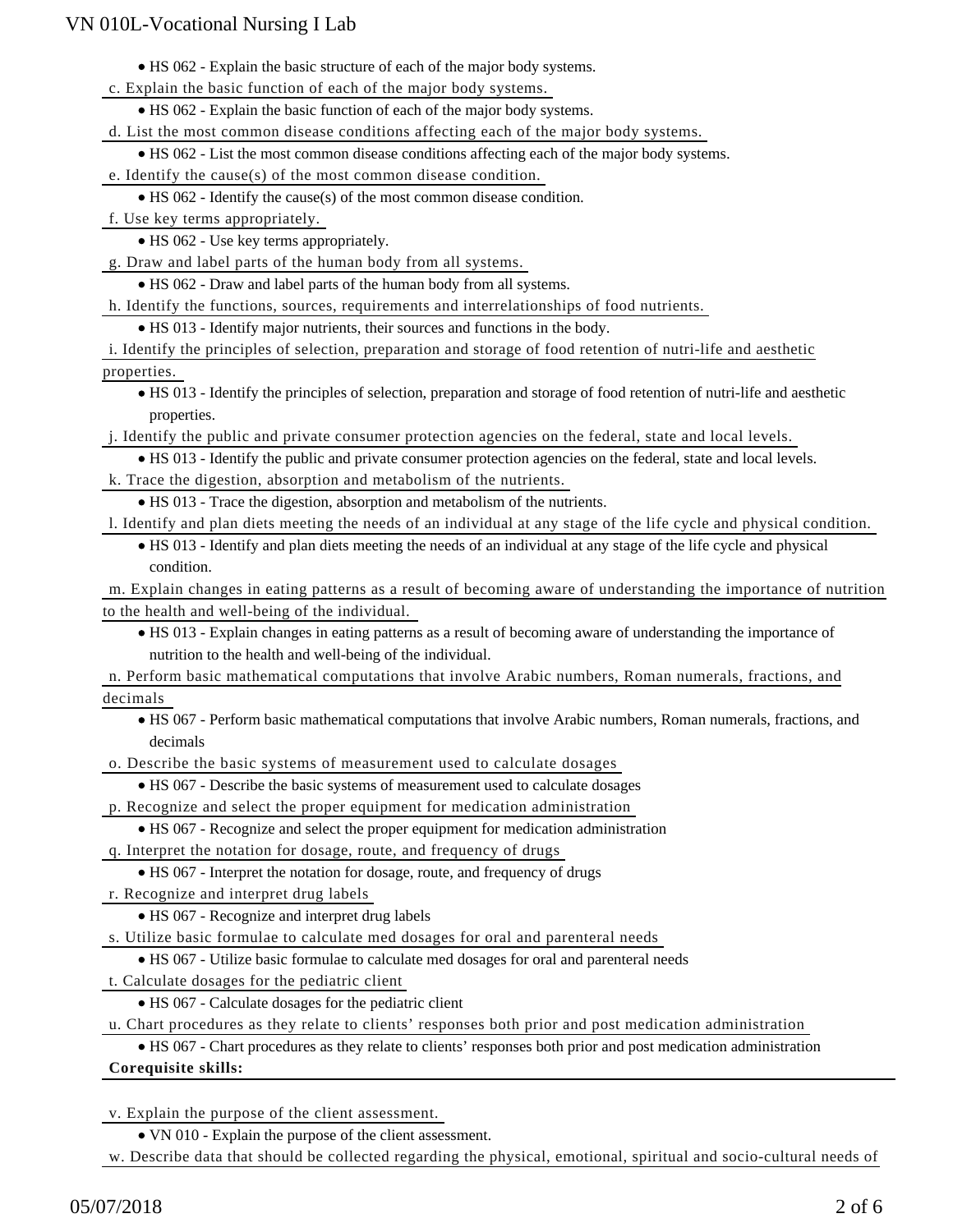clients, identifying alterations in optimum health.

VN 010 - Describe data that should be collected regarding the physical, emotional, spiritual and socio-cultural needs of clients, identifying alterations in optimum health.

x. Outline methods by which and sources from which data regarding clients' needs are collected.

VN 010 - Outline methods by which and sources from which data regarding clients' needs are collected.

y. Identify the content of nursing care plans, focusing on the collection of data.

VN 010 - identify the content of nursing care plans, focusing on the collection of data.

z. Describe the factors that enhance the quality of client care.

VN 010 - Describe the factors that enhance the quality of client care.

aa. Discuss the various components of the communication process.

VN 010 - Discuss the various components of the communication process.

ab. Identify the role of the vocational nursing student as related to client relationships, confidentiality, and work ethic.

VN 010 - Identify the role of the vocational nursing student as related to client relationships, confidentiality, and work ethic.

ac. Explain ethical considerations as applied to vocational nursing.

- VN 010 Explain ethical considerations as applied to vocational nursing.
- 8. Course Content and Scope:

### Lecture:

Using a body systems approach, students will practice in various clinical sites to care for clients with different health needs.

Lab: *(if the "Lab Hours" is greater than zero this is required)*

- 1. Orientation to the clinical component of the vocational nurse program.
	- 1. Basic principles of:
	- 2. Handwashing
	- 3. Standard precautions
	- 4. Vital signs including B/P, Radial Pulse, Apical Pulse, Temperature (oral, rectal, axillary).
	- 5. Bed Bath- Total, Partial, Tepid Sponge
	- 6. Bedmaking- occupied, unoccupied and surgical
	- 7. Lifting, moving, transferring, body alignment
	- 8. Positioning
	- 9. Range of Motion
	- 10. Body Mechanics.
	- 11. Sitz Bath
	- 12. A.M. Care
	- 13. H.S. Care
	- 14. Care of hair and nails
	- 15. Oral Hygiene Denture Care
	- 16. Medication Administration- Oral, I.M., Subcutaneous
	- 17. Documenting and Reporting
	- 18. Collecting Specimen
	- 19. Post Mordem Care
	- 20. Cappilary Blood Glucose Checks
- 2. Communication Techniques
- 3. Application of theory concepts to the care of the client with alterations in various body function

### 9. Course Student Learning Outcomes:

- 1. Perform a complete head-to-toe patient assessment.
- 2. Identify, articulate, and document any alterations from normal.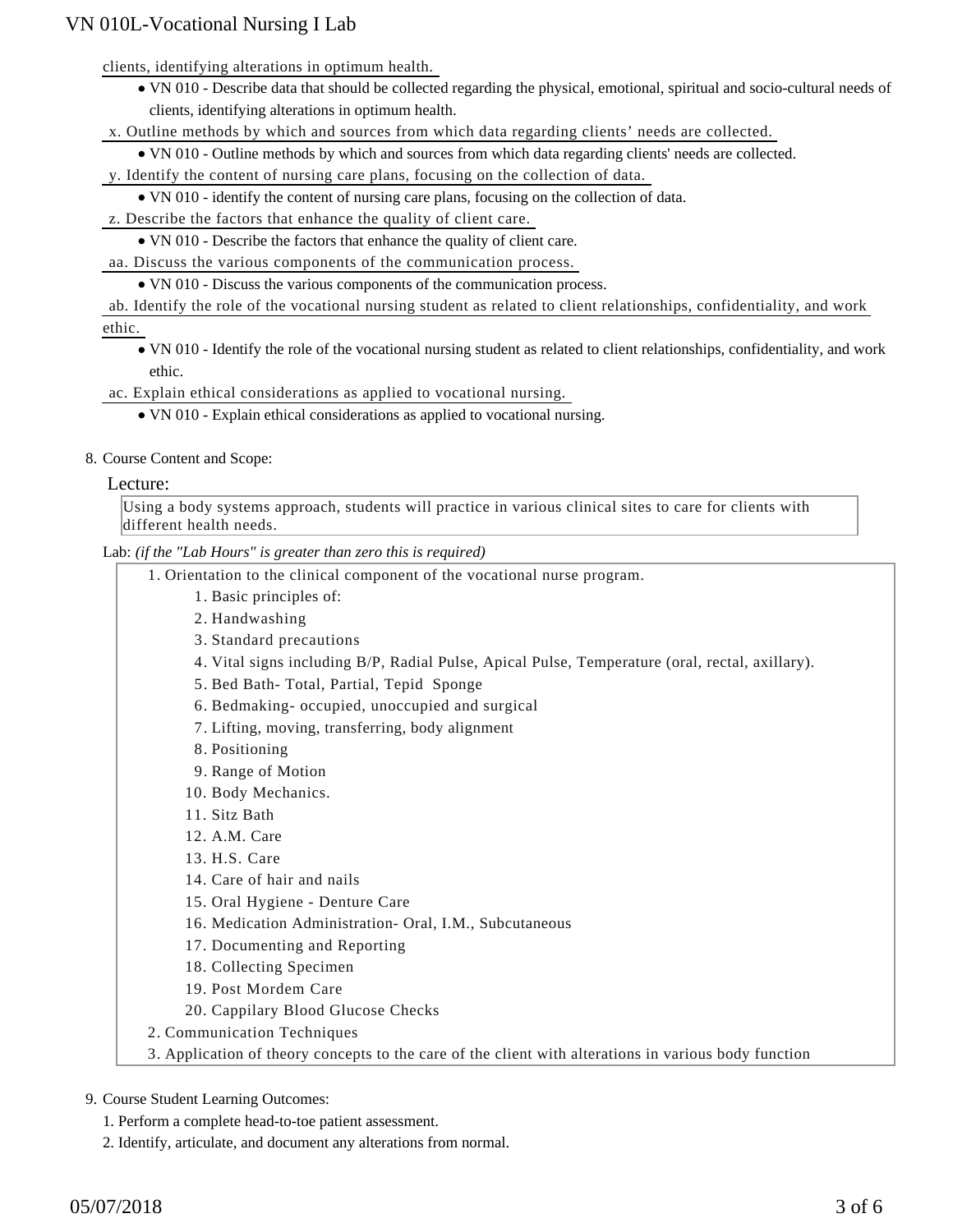10. Course Objectives: Upon completion of this course, students will be able to:

a. Use beginning skills to collect data regarding clients' physical, psychological socio-cultural, and spiritual needs.

- b. Apply data gathered to the planning of care.
- c. Provide safe competent basic nursing care.
- d. Use a beginning understanding of communication skills to effectively communicate with clients and families.

e. Document carefully.

- f. Assume responsibility and accountability for performing professionally in the clinical environment.
- g. Practice within the accepted role of a vocational nursing student.

11. Methods of Instruction: *(Integration: Elements should validate parallel course outline elements)* 

- a. Activity
- b. Clinical
- c. Collaborative/Team
- d. Demonstration, Repetition/Practice
- e. Discussion
- f. Experiential
- g. Individualized Study
- h. Journal
- i. Laboratory
- j. Lecture
- k. Observation
- l. Participation
- m. Self-exploration
- n. Supplemental/External Activity
- o. Technology-based instruction
- 12. Assignments: (List samples of specific activities/assignments students are expected to complete both in and outside of class.) In Class Hours: 378.00

#### Outside Class Hours: 0

- a. In-class Assignments
	- 1. Paper/Pencil tests
	- 2. Observation
	- 3. Participation
	- 4. Return Demonstrations
- b. Out-of-class Assignments
	- None

13. Methods of Evaluating Student Progress: The student will demonstrate proficiency by:

• College level or pre-collegiate essays

Case Studies

Written homework

Nursing Care Plans

- Guided/unguided journals Reflective journals
- Field/physical activity observations
- Computational/problem solving evaluations
- Presentations/student demonstration observations
- Group activity participation/observation
- Self/peer assessment and portfolio evaluation
- In clinical skills lab and at clinical sites
- Mid-term and final evaluations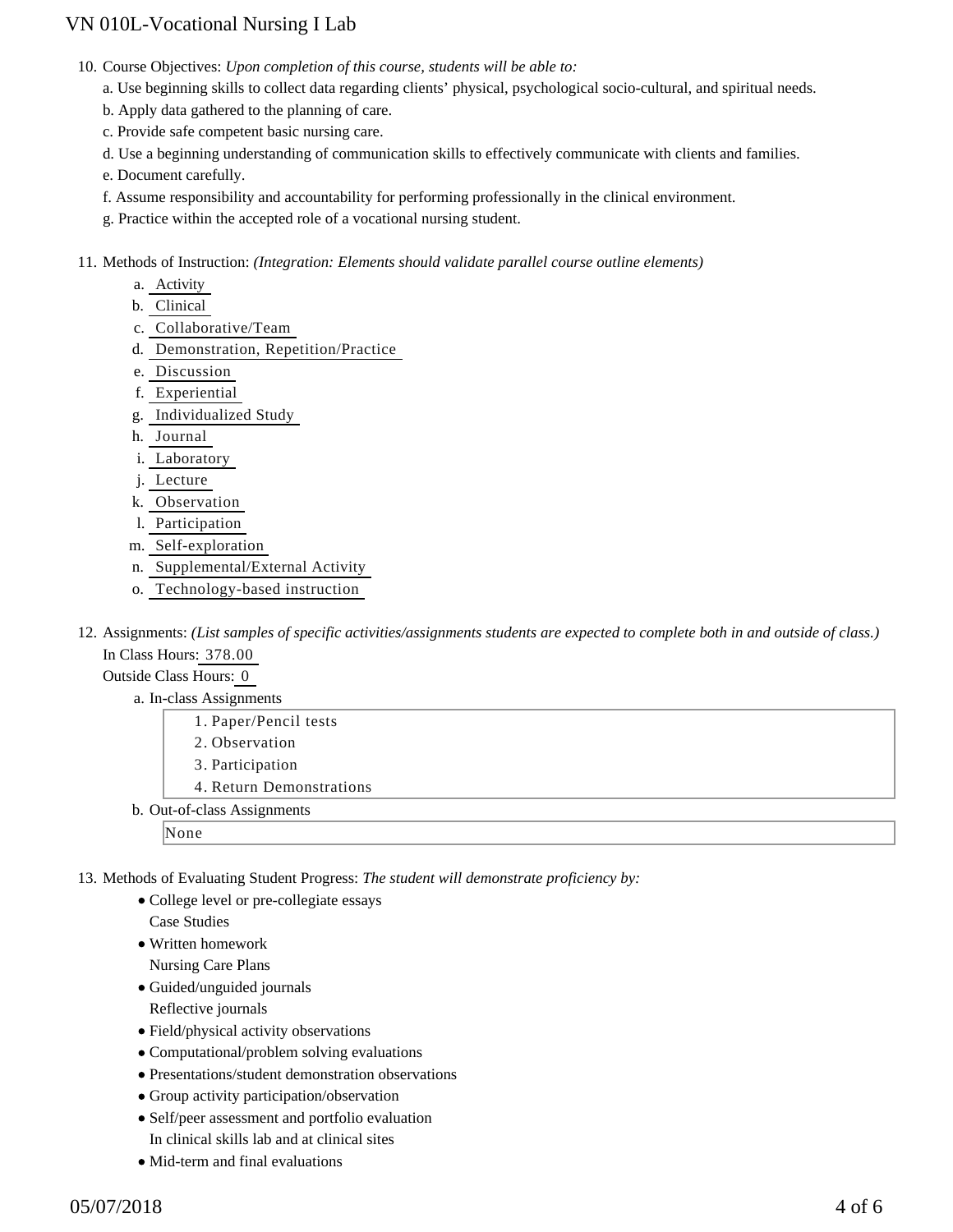Must pass with satisfactory performance. Passing theory exams with a grade of 85% or better.

• Other

a. Meeting course objectives as outlined in Clinical Performance Evaluations. b. Successfully completing a final clinical skills check-off at the end of the semester.

- 14. Methods of Evaluating: Additional Assessment Information:
- 15. Need/Purpose/Rationale -- All courses must meet one or more CCC missions.
	- PO Career and Technical Education

Fulfill the requirements for an entry- level position in their field.

Apply critical thinking skills to execute daily duties in their area of employment.

Apply critical thinking skills to research, evaluate, analyze, and synthesize information.

Display the skills and aptitude necessary to pass certification exams in their field.

Exhibit effective written, oral communication and interpersonal skills.

IO - Global Citizenship - Ethical Behavior

 Integrate universally accepted values such as honesty, responsibility, respect, fairness, courage and compassion into judgments and decision-making.

Exhibit respect for self and others.

#### 16. Comparable Transfer Course

| <b>University System</b> | Campus | <b>Course Number</b> | <b>Course Title</b> | <b>Catalog Year</b> |
|--------------------------|--------|----------------------|---------------------|---------------------|
|--------------------------|--------|----------------------|---------------------|---------------------|

#### 17. Special Materials and/or Equipment Required of Students:

COD nursing uniform, white nursing shoes, stethoscope, pen light, bandage scissors, watch with second hand, COD picture I.D. Cost of on-boarding at clinical sites.

# 18. Materials Fees: \$50-\$90 <br> **P** Required Material?

Required Material Description

This course requires students to simulate real clinical activities that have been taught, in preparation for actual patient care as part of the course agreement.

Tangible Personal Property?

Yes. The materials listed below, as part of the learning process and in their entirety, are the student's tangible personal property.

Owned or controlled by the student?

Yes. The completed practice equipment materials are owned and controlled by the student. They have value after the class is completed because the students continue to utilize them both throughout the semester and in subsequent semester in the Skills Laboratory as they reinforce and are tested on their advancing proficiency

#### Solely available from the district?

Yes. By the district providing these materials it is less expensive for the student since the material is being purchased by the student at a bulk or discounted rate instead of normal retail prices

Continuing value outside the classroom setting?

Yes. These completed listed materials and their accompanying verification of proficiency of use are of continuing value in that they form a record of lessons learned through the various stages of the course of instruction. When reviewed in combination with the other course assignments, they provide a valuable reference resource to the student. The material is neither consumed nor rendered valueless in the instruction process.

| <b>Material or Item</b>                                | <b>Cost Per Unit</b> | <b>Total Cost</b> |
|--------------------------------------------------------|----------------------|-------------------|
| Nursing Skills Kit with simulation equipment \$50-\$90 | \$0                  | \$0               |